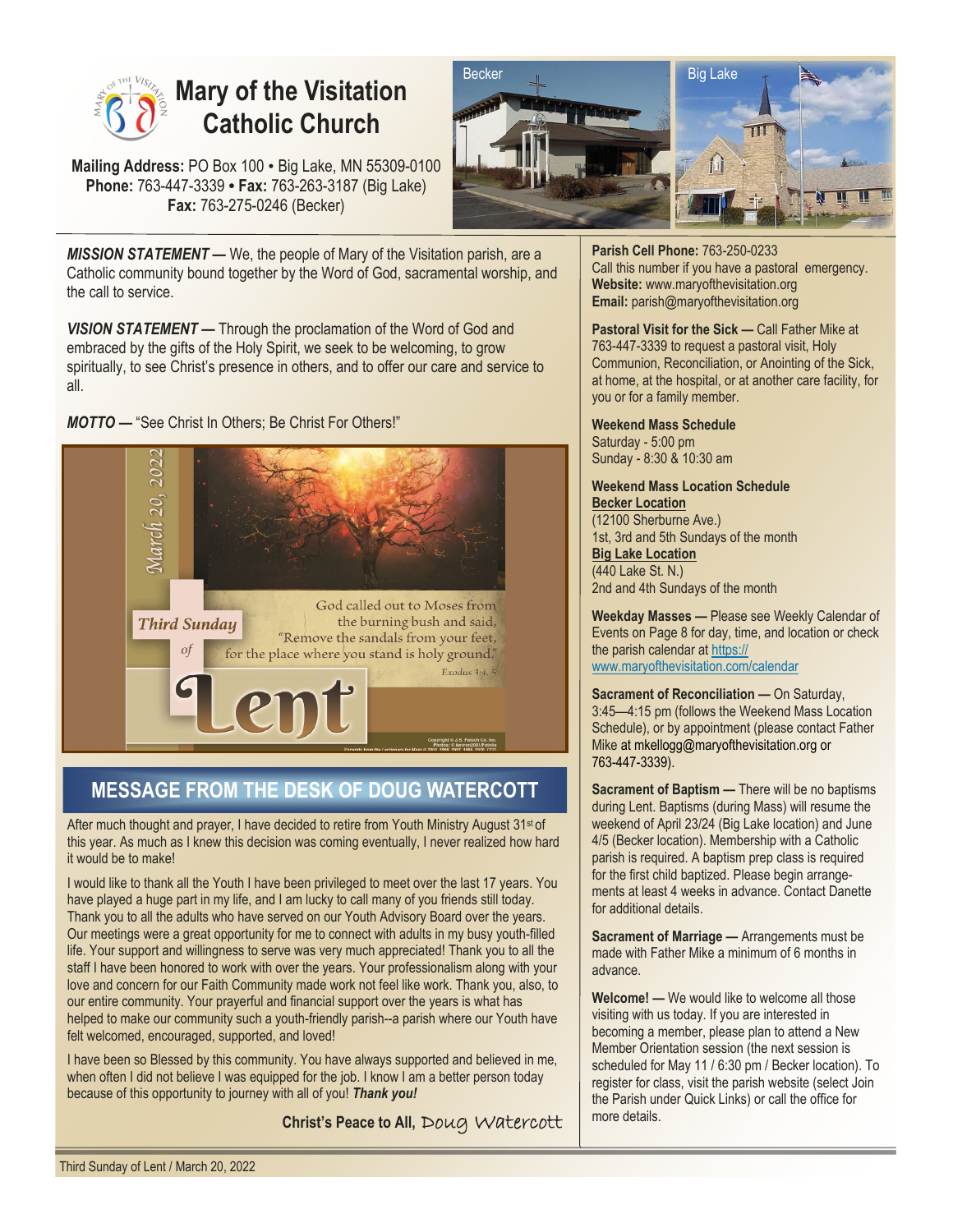# **PARISH STAFF**

| dwatercott@maryofthevisitation.org 320-241-3827                                                                     |  |
|---------------------------------------------------------------------------------------------------------------------|--|
| groe@maryofthevisitation.org  763-273-8864 or 763-262-7388                                                          |  |
|                                                                                                                     |  |
| Volunteer Coordinator / Communications Sue Willing<br>swilling@maryofthevisitation.org 763-447-3339 or 763-273-8410 |  |
| dtoenies@maryofthevisitation.org 763-447-3339 or 763-273-8408                                                       |  |
|                                                                                                                     |  |

**Office Staff available by Phone:** Monday through Thursday: 8:00 am to 2:30 pm; Staff is not available on Friday. Please call ahead if you need to get into the building to make sure someone is available.

#### **Physical Addresses**

(Post Office does NOT deliver to these addresses) 12100 Sherburne Avenue, Becker, MN 55308 440 Lake Street North, Big Lake, MN 55309 **Please send mail to**: PO Box 100, Big Lake, MN 55309

**Bulletin Deadline —** Please have articles submitted to Danette two weeks prior to bulletin date.

# **PASTORAL COUNCIL**

| 3 year term (ending 6/30/2022) |  |
|--------------------------------|--|
|                                |  |
|                                |  |
| 3 year term (ending 6/30/2023) |  |
|                                |  |
|                                |  |
|                                |  |
| 3 year term (ending 6/30/2024) |  |
|                                |  |
|                                |  |
| <b>Trustee</b>                 |  |
|                                |  |
|                                |  |

Minutes from Pastoral Council meetings can be found on our website at **http://www.maryofthevisitation.com/parish-council**. If you do not have access to the website, a copy of the most recent minutes can be found in the scheduling area at either location.

# **PRAYER MINISTRY**

*Prayer is a powerful gift from God. Prayer can be used to give praise, in thanksgiving, for forgiveness, for guidance or when in need.* Listed below are ways we are able to offer prayers for others:

- If you have an immediate prayer request, please contact Fr. Mike at **763-250-0233**. He will forward the request to the Prayer Team.
- As a parish, we have been asked to pray for the following people. If you would like a name included on this list, please send a request to **prayerrequest@maryofthevisitation.org** or contact Danette at 763-447-3339. Out of respect, we ask that the person being listed has given permission to be added to the bulletin. Names will remain on the list for 4 weeks unless other arrangements have been made.

Dick Adams Bobb Anderson Vincent Benassi Eric Brekke Bob Colin Marek Dombroske Elliana Haugen Joanne Kraft Elizabeth Miesen Celeste Mohler Terry Myers Dennis Nagorski Doug & Wanda Paumen

Pete Schmidt Jason Van Dyke Dale Vogl Woody & Bonnie Wodrich Sheila Yarke

#### **Please pray for those active in Military Service**

| Noah Arrigoni      |
|--------------------|
| Andrew Berglund    |
| Nicholas Caouette  |
| Joshua Ginther     |
| Alex Heinen        |
| <b>Matt Howell</b> |

Tyler Jensen David Johnson Matt Johnson Brittney Kostek Alex Lumley Kelli Lumley

Nick Malikowski Anthony Mohler Nicholas Robertson Jacob Smith Jeremy TenEyck

#### **The Serra Club of St. Cloud asks that we pray for priests and seminarians of the diocese throughout the year.**

Sunday, March 20 Rev. Gregory Mastey Monday, March 21 Rev. Oswaldo Roche Tuesday, March 22 Rev. George Michael Wednesday, March 23 Rev. Jimmy Joseph Thursday, March 24 Rev. David Grundman Friday, March 25 **Rev. Joseph Herzing**<br>
Saturday, March 26 **Rev. Mark Innocenti** Saturday, March 26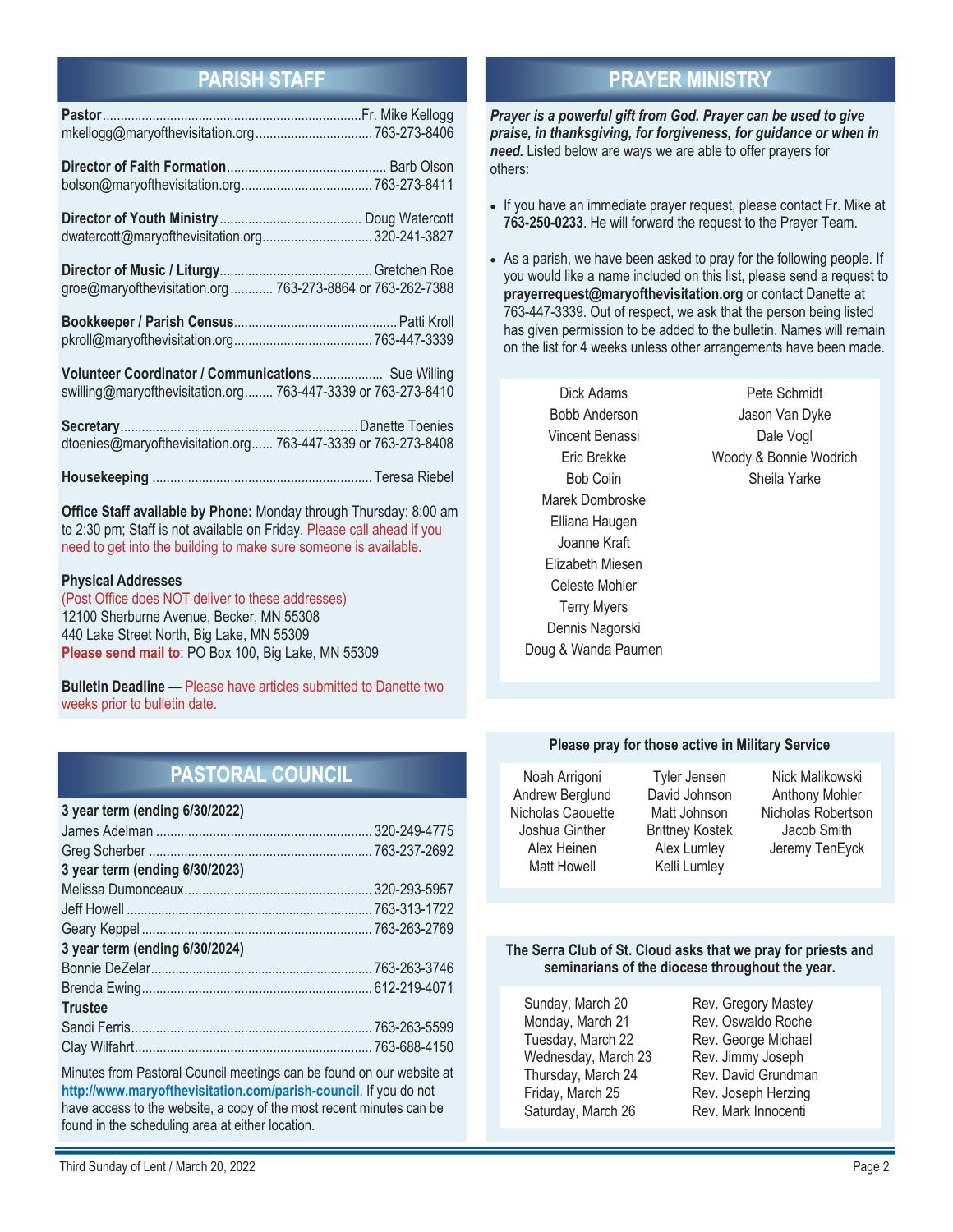# **HAPPENINGS at MARY OF THE VISITATION**

#### **Eucharistic Adoration Mondays / 5 am—11 pm / Becker**

Adoration is a time to rest with our Lord, to spend quiet time with him through His Blessed Sacrament on the altar. You can spend your quiet time in prayer or reading the resources available at the sign-in desk by the side door of the church. You may come for a short time or as long as you'd like. You may enter the main doors during office hours or knock on the side door and someone will open it. Please come and find peace. If you have questions regarding Eucharistic Adoration, please contact Theresa Slominski (763-227-0654) or Julie Haecherl (612-219-3337).

### **Rosary**

**Thursdays / 8:30 am / Big Lake** 

**Contribution envelopes** are available for Children, Youth and Guests at both locations. The envelopes can be found in the narthex and annex. Please feel free to take what you need.

**Religious items—**Rosaries, prayer cards, medals, etc., are available in the narthex and annex. Feel free to take what you need, either for yourself or someone else.

**Donation Containers—**We continue to take donations on behalf of the below organizations. Containers for these items are available at both locations.

- **Lions Recycle For Sight—**Used eyeglasses/ sunglasses/hearing aids can be recycled to provide aid to those in need in our communities.
- **Soles 4 Souls—**Used/old shoes become valuable to those in poorer countries where they are repaired (thus providing employment for the local residents in those countries) and then put to good use. Please be sure that the footwear is attached in pairs and somewhat clean.

**Mass Intentions—**It is the custom of the Catholic Church that priests remember specific intentions at the celebration of the Eucharist. Normally, an offering (customarily \$10 in the Diocese of St. Cloud) is given for a Mass intention. *(Can. 946--The Christian faithful who give an offering to apply the Mass for their intention contribute to the good of the Church and by that offering share its concern to support its ministers and works.)*

Anyone can request a particular intention for which a Mass can be offered (for a living or deceased person, or for a special intention--in thanksgiving, for peace, healing, etc.). For the month of **March** there is **1** opening; for the month of **April** there are **3** openings; for the month of **May** there are **11** openings. If you are interested in scheduling a Mass Intention, please contact Danette at 763-447-3339.

## **Easter Egg (Lenten) Food Drive**

The Outreach committee is sponsoring a Lenten Food Drive to support our local food shelves. During the season of Lent, colored Easter eggs are placed in baskets at each location, with lists of suggested food items or a monetary donation. Each colored egg represents a different monetary value: \$10, \$15, \$25 or \$50. Monetary donations can be placed in an envelope marked "Easter Egg Food Drive" and placed in the collection basket or in the outside drop box (please make checks payable to Mary of the Visitation). All donations – items or financial – should be brought to either location by **April 10th**. The egg can be kept as a reminder of the generousness in providing for this need. Thank you!

## **Stations of the Cross**

### **Each Friday During Lent / 7 pm (Soup Supper beginning at 6 pm) Assistance Needed! (If interested, contact Sue at 763-273-8410)**

- The Stations of the Cross are a 14-part devotion to remember the day of the crucifixion of Jesus Christ.
- Currently, the April 1st devotional will be live-streamed/recorded.

| Date / Location    | <b>Lead Stations</b>  | <b>Prepare Soup Supper</b> |
|--------------------|-----------------------|----------------------------|
| Mar. 25 / Big Lake | Tim Hinds             | Tim Hinds                  |
| Apr. 1 / Becker    | Youth Group           | Youth Group                |
| Apr. 8 / Big Lake  | <b>Need Volunteer</b> | <b>Need Volunteer</b>      |

## **K/C Breakfast**

## **Sun., Apr. 3 / 7:30 am—12:00 Noon / Becker**

The Knights are making omelets! Select your toppings and let them do the cooking for you! (Note: This is the last breakfast being offered by the K/Cs for this season.)

## **Baptism Preparation Class**

### **Tue., Apr. 5 / 6:30 pm / Big Lake**

If you have not taken the class and are expecting a baby, please plan to attend. You can register online at www.maryofthevisitation.org (select Sacraments tab) or call Danette at 763-447-3339.

## **Cemetery Meeting**

**Thurs., Apr. 7 / 6:00 pm / Becker** 

All are welcome to attend.



**Please take me home!** If you have provided a salad or dessert for any of the past several funerals—THANK YOU! Your donation is greatly appreciated! There are empty dishes remaining at the Becker location that are anxiously waiting to go home!! Please pick up your empty bowl/container at your earliest convenience.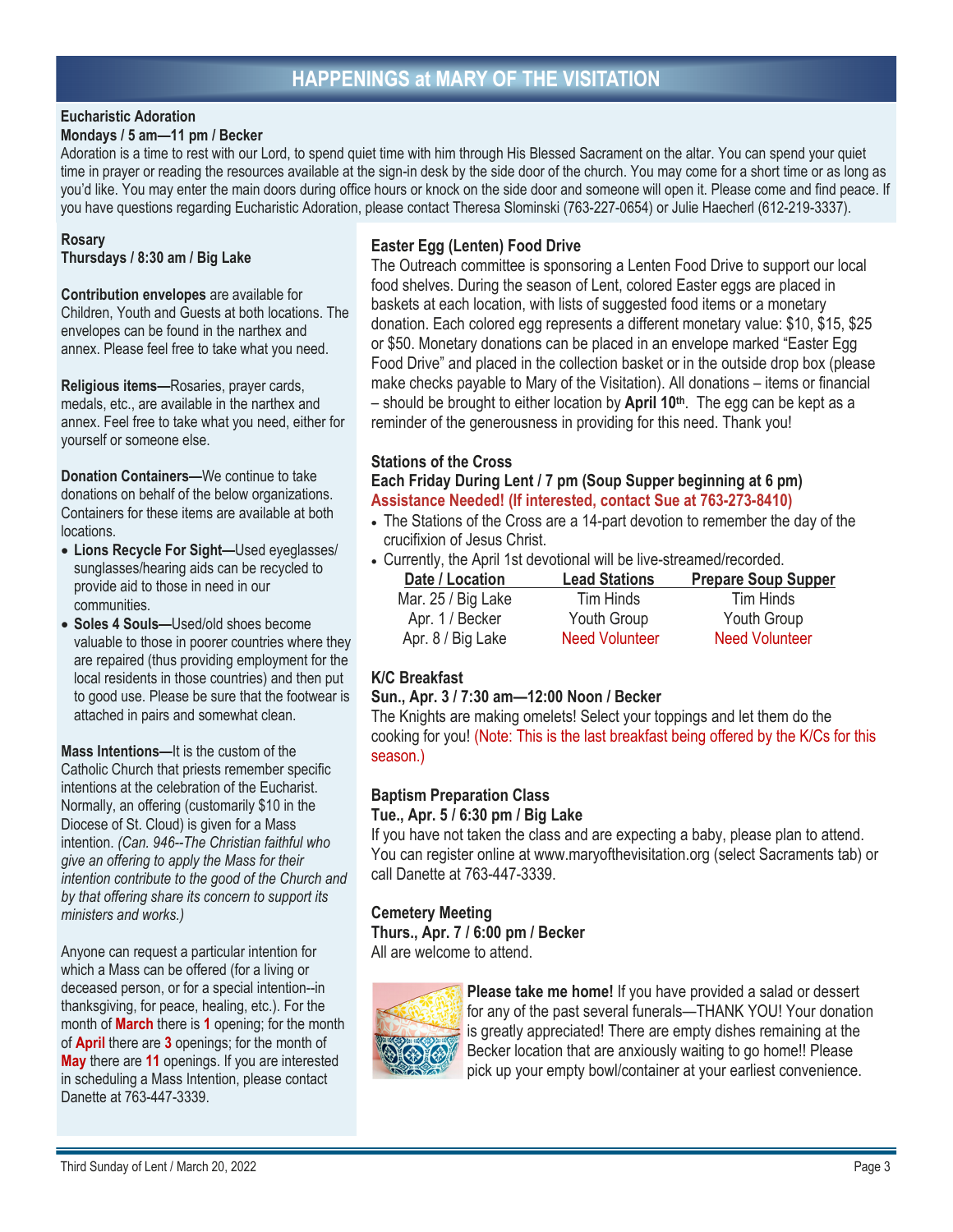# **FAITH FORMATION**

## **First Eucharist Reminder**

Parent and Child Session Wednesday, March 23, 6:30 pm in Becker

This session is for your 1st Eucharist child and at least one parent. The first 6 chapters in your child's book should be completed, and handouts N, O & P are due.

#### **Third Sunday of Lent Family Reflection and Discussion**

In today's Gospel, Jesus tells the parable of a fig tree that was not producing fruit. The gardener convinced the owner to give the tree more time to bear fruit before it would be cut down. This story was Jesus' answer to those who judged others, and illustrates God's patience concerning human sin.

Lent calls us to transform our own lives.

- Lent provides us with an opportunity to change our hearts. Encourage family members to spend quiet time listening to God this week. Reflect on the question: Are we living as God intended, or do we need to change some things in our life? Take time later in the week to discuss the changes family members need to make in their lives.
- Talk about how God has helped your family grow this past week. Look at the plants in your home or yard. Do they need pruning or replanting or fertilizing to grow stronger? Do this as a family, remembering our own need for conversion and growth.

#### **March Saint of the Month St. Josephine Bakhita**



Josephine Bakhita was born in Sudan in 1869. Kidnapped at the age of seven, she was sold into slavery. After being sold several times, Josephine ended up in Italy, where she became a nanny to a young girl. While accompanying her young charge to the Canossian Sisters in Venice, Josephine encountered Christianity for

the first time, and was baptized. When the family decided to return to Africa, Josephine refused to accompany them. There was a court case, in which it was determined that since slavery was illegal in Italy, she had actually been free since 1885.

Josephine soon became a Canossian sister and was assigned to the Canossian convent in Schio, where she assisted her religious community through cooking, sewing, embroidery and welcoming visitors at the door.

When asked later by one of her students what she would do if she met one of her captors or former owners, Josephine responded: "If I were to meet those who kidnapped me, and even those who tortured me, I would kneel and kiss their hands. For, if these things had not happened, I would not have been a Christian and a religious today." Josephine died in 1947, and was canonized on October 1, 2000. She is the patron saint of Sudan and of the victims of human trafficking.



Like us on Facebook - search for: Mary of the Visitation Faith Formation

**Faith Formation Office** is at the Becker Location Barb Olson - bolson@maryofthevisitation.org

# **Youth for Truth / U-JAM / Kids for Christ**

## **MOTV YOUTH MINISTRY MISSION STATEMENT**

To inspire Youth to develop their relationship with Jesus Christ  $-$  and  $$ empower discipleship through

prayer, service and community.

## **YOUTH GROUPS FOR 2021-2022 School Year**

## **Kids for Christ—Grades 3-5**

6-7 meetings a year from 3:00–5:00 @ Youth Center in Becker from 2:30–4:30 @ Youth House in Big Lake

## **U-JAM—Grades 6-8**

Meetings on Wednesdays from 6:30-8:00 on dates in which there is no Journey of Faith. Meetings will rotate between Becker and Big Lake.

## **Youth for Truth—Grades 9-12**

Meetings will be every Wednesday from 8:00-9:30. Meetings will rotate between Becker and Big Lake.

## **Youth Leadership Team—Grades 11-12**

For Youth desiring more leadership opportunities in the parish and diocese. Meets monthly.

## *THOUGHT FOR THE WEEK*

## **BE HAPPY…**

**Not because everything is perfect. But, because you choose to focus on the perfect moments!!** 

## *UPCOMING MEETINGS AND EVENTS*

- **Sun. March 20—Castaway Leader Training 1:00-4:00 in Albany. This is for all Adult Chaperones attending Castaway.**
- $\Rightarrow$  Wed. March 23-Youth Groups in Becker and Big Lake 3:00-5:00—Kids for Christ @ Becker Youth Center 6:30-8:00—U-JAM @ **Big Lake Youth House Led by Youth Leadership Team** 
	- 8:00-9:30—Youth for Truth @ **Big Lake Youth House**
- **March 25-27—Castaway Retreat in Detroit Lakes We will leave 9:00am Friday morning and return around 5:30 Sunday evening. Please be in prayer for the Youth and Adults attending our Castaway Retreat!**
- $\implies$  Wed. March 30-Youth Groups in Becker 6:30-8:00—U-JAM @ Becker Youth Center 8:00-9:30—Youth for Truth @ Becker Youth Center **Led by Youth Leadership Team**

**\*Wish list\*—Water, juice, pop, fun-size candy bars, individual packaged chips/crackers and Prayers. Christ's Peace to All,**

Doug Watercott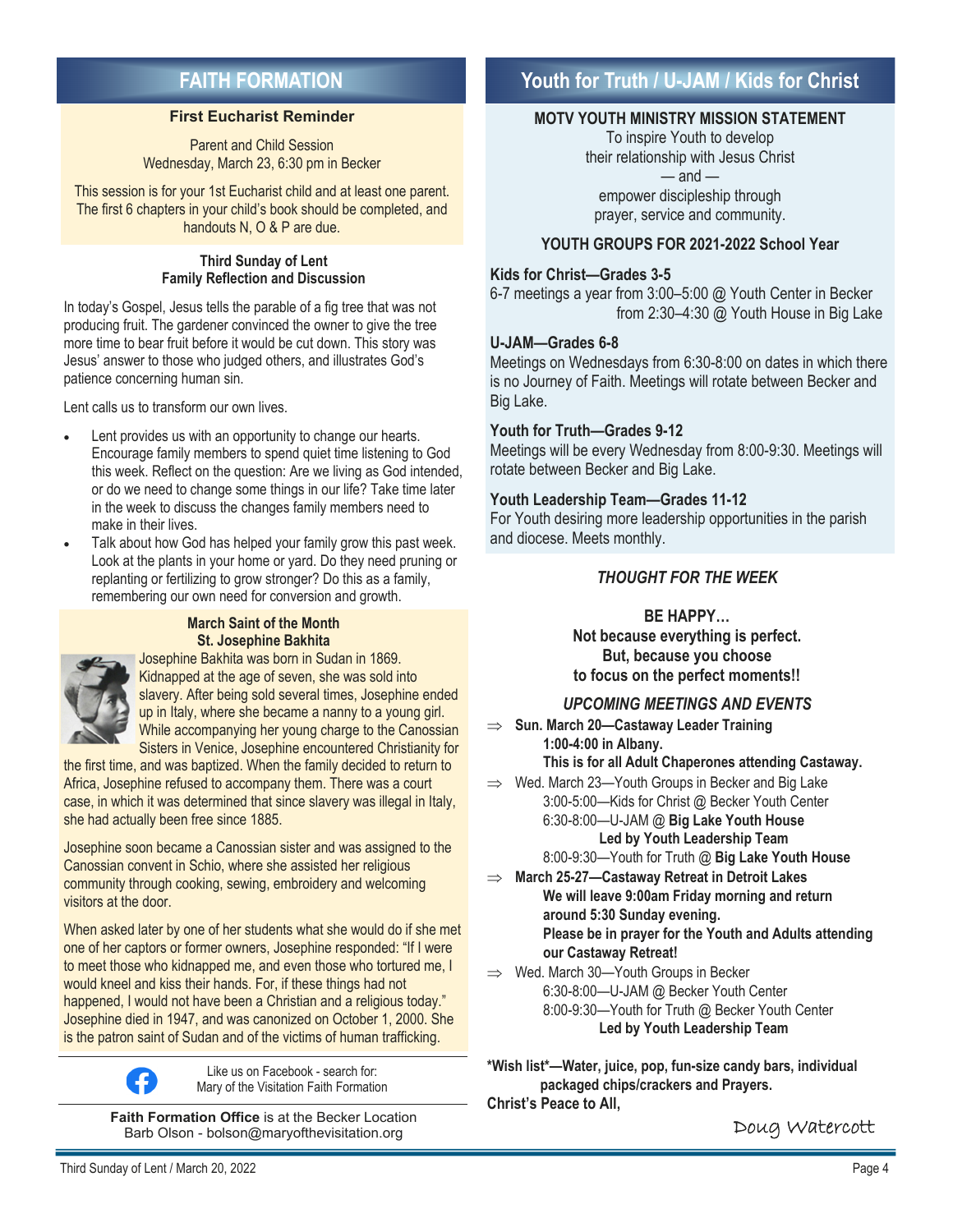# **MUSIC & LITURGY NOTES LITURGICAL MINISTERS**

**Lenten Disciplines:** We continue to look at *fasting* from behaviors that injure us or our relationships with others this week. If we truly are trying to change our lives in a permanent way toward modeling Jesus, it is these small daily practices that often produce the most lasting benefits. So with that in mind, this week we focus on the next goal:



Increase recycling efforts and reduce the use of paper, plastic and disposable items or packaging. Curb indulgent spending by 5-10% and contribute savings to a worthy charity instead.

**Holy Week Choir Invitation:** If you enjoy singing and would like to join the Adult Choir for the liturgies of Holy Week, you are invited to join us for rehearsals from now until Easter. Rehearsal this week will be in Big Lake on Thursday, March 24, at 7:00 pm. This is a wonderful way to experience the beautiful liturgies of the Triduum and a great opportunity to find out more about the choir. Please contact Gretchen with any questions (763-447-3339).

**Liturgical Ministry—Holy Week:** Sign up sheets are now available for all the liturgies of Holy Week in the usual places in the annex/narthex. If you are able to serve, please sign up early! *Thanks!*

**Chrism Mass:** The Chrism Mass will be celebrated on Thursday, April 7, at 7:00 pm at the St. Cloud Cathedral. This is a very special liturgy at which all the oils used throughout the diocese in our sacraments are blessed by the bishop and all priests renew their commitment to their vocations. If you are interested in singing in the choir for this Mass, rehearsal will be held immediately before the liturgy beginning at 5:30 pm. Anyone interested in participating is asked to contact Gretchen as soon as possible to arrange to review the music ahead of time.

**Liturgy Committee:** Next meeting is this Wednesday, March 23— 7:00 pm in Big Lake*. Please note this is a change from our normal meeting schedule.*

#### **Rehearsal Reminders—All rehearsals in BIG LAKE this week:**

## **Wed., March 23**

- Youth Ensemble, 5:15-6:15 pm
- **Thurs., March 24**
- Children's Choir, 5-6 pm
- Cantor Practice, 6-7 pm
- Adult Choir, 7-8:30 pm

In Christ, *Gretchen Roe* 

Please remember that you are responsible for your ministry when scheduled. You are asked to find a replacement for your ministry when you are unavailable to serve.

# **BIG LAKE LOCATION**

## **Saturday, March 26 / 5:00 pm Mass**

| <b>Vicki Cote</b>                       |
|-----------------------------------------|
| Gretta and Jill Laudenbach, Gigi Mohler |
| Dan John, Dennis and Noah Werner        |
| Lauren Laudenbach                       |
| Celeste Mohler, Sue Stang               |
| Brenda & Vern Jurek, Volunteer (1)      |
|                                         |

#### **Sunday, March 27 / 8:30 am Mass**

| Sacristan:  | <b>Tim Hinds</b>                           |
|-------------|--------------------------------------------|
| Greeters:   | Josh & Kirsten Ramsey Family               |
| Ushers:     | Alec Kapsner, Samantha Lumley, Wayne Yarke |
| Server(s):  | Lexi Kapsner, Mason Lumley                 |
| Lector(s):  | David Andres, Trish Gingras                |
| Euch. Min.: | Steve Gingras, Brent Kapsner, Bill Lyons   |

#### **Sunday, March 27 / 10:30 am Mass**

| Sacristan:     | <b>Tracy Johnson</b>                    |
|----------------|-----------------------------------------|
| Greeters:      | Rick Johnson, Carmen and Maria Wilfahrt |
| <b>Ushers:</b> | Noah Scherber, Volunteer (2)            |
| Server(s):     | Evedson Johnson, Sylvia Wilfahrt        |
| Lector(s):     | Amber & Clay Wilfahrt                   |
| Euch. Min.:    | Deb Goenner, CJ Johnson, Greg Scherber  |

If you are able to assist at any of the Masses listed below, please contact Danette at 763-447-3339 or dtoenies@maryofthevisitation.org. Thank you!

| <b>Date</b> | <b>Mass</b> | <b>Liturgical Minister(s)</b> |
|-------------|-------------|-------------------------------|
| Mar. 26     | 5:00        | Euch. Min. (1)                |
| Mar. 27     | 10:30       | Ushers (2)                    |
| Apr. 2      | 5:00        | Greeter (1), Usher (1)        |
| Apr. 9      | 5:00        | Altar Servers (1 or 2)        |

# **CRS RICE BOWL**



THIRD WEEK OF LENT **OVERCOMING DISASTER**

In Bangladesh, cyclones and other natural disasters are increasing—destroying farms, homes and more—making it difficult for

people like Noornobi to earn a living and support their families. But Noornobi has learned new techniques to protect his land and income, enabling his niece and nephew to go to school. How can you care for creation to help the planet and our global family? Visit crsricebowl.org to learn more.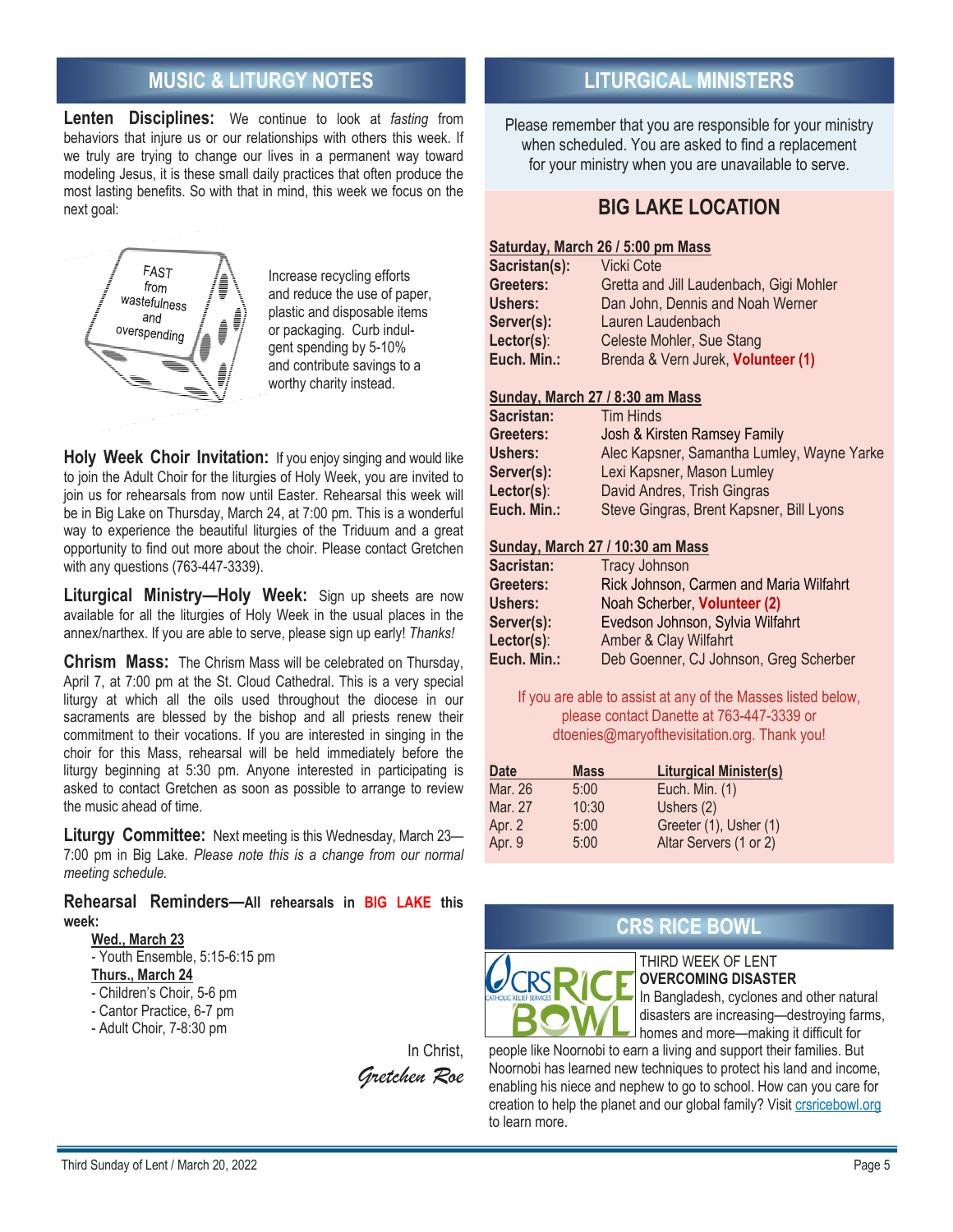# **STEWARDSHIP of our FINANCES HAPPENINGS** in our AREA



**Adult Income Received**  Mar. 7-13, 2022 \$14,280.54

**Adult income budgeted per week:** \$ 13,048.00 (yearly budget of  $$678,500 \div 52$  weeks)

**(Fiscal Year: July 1, 2021—June 30, 2022)** 

# **\$100 CALENDAR RAFFLE WINNERS**

March 19, 2022—Kelly Ciernia

March 20, 2022—Jen Vogl

# **COUNTERS**

**March:** Kelly B., Nancy B., Colleen C., Clint C.

**April:** No Counters

# **WEDDING ANNOUNCEMENT**

Congratulations and Blessings to **Kirsten Garding &** 

 **Broderick Aleckson** who were united in Marriage on **March 19, 2022**

# **ADVERTISER of the WEEK**

**Red's Service** "Complete Auto Repair" M-F 6 AM - 7 PM Sat. 8 AM - 2 PM

200 E. Broadway . [763] 295-4130

Our advertisers make our bulletin possible at no cost to the parish. Please let them know your appreciation!

> **Thank you for your support!**

Interested in becoming a bulletin advertiser? Contact the bulletin publisher, JS Paluch, at 1-800-566-6170.

**Duelm K/C Breakfast (to benefit the CROSS Center in Foley) Sun., Mar. 20 / 8:30 am—12 Noon St. Lawrence Parish Hall / Duelm, MN**  Serving: sausage, eggs, regular and blueberry pancakes, caramel rolls,

fruit and beverage **Beginning Experience Weekend / Mar. 25-27** — The loss of a loved one through separation, divorce, or death is one of life's most traumatic experiences. Many people who have suffered this loss feel left out by their church, uneasy around married friends, unsure of themselves and uncertain about their futures. This program is intended for those suffering the loss of a love relationship through death, divorce or separation who are ready to come to terms with that loss and begin to move forward with their

lives. More information can be found at https://beginningexperience.org/ program/beginning-experience-weekend/

**Lenten Healing Mass at the National Shrine of St. Odilia Sun., Mar. 27 / 9 am — 104 Crosier Dr. N., Onamia, MN 56359**  The Crosier Fathers and Brothers invite you to join them for a Lenten Healing Mass at the National Shrine of St. Odilia in Onamia. The Mass will include the Anointing of the Sick and a ritual blessing with the relic of St. Odilia. Coffee and rolls will be served in Holy Cross Center following the Mass. For further information call the Crosiers at: 320.532.3103. All are welcome!

## *'***UNPLANNED' Film Viewing**

**Sat., Apr. 2 (following 4:30 pm Mass) St. Anthony Parish Center / 2410 1st St. N. / St. Cloud, MN**  The film 'UNPLANNED' will be shown following the 4:30 PM Saturday Mass on April 2. A light meal will be served prior to the showing. Please call the parish office with any questions: 320-251-5966.

**St. Mary's Choir Performs Via Crucis —** St. Mary's Cathedral is pleased to announce the performance of *"Via Crucis,"* a choral and organ work by Franz Liszt. This special Stations of the Cross event will be held on **Friday, April 8, at 7:00 pm**. *A*ll are welcome in the upper church of **St. Mary's Cathedral in St. Cloud** for this free event.

**Tenebrae - A Tradition at St. Mary's Cathedral —** Everyone is welcome at **St. Mary's Cathedral in St. Cloud** on Good Friday evening, **April 15, at 8:00 pm** for Tenebrae, which is Latin for shadows or darkness. At this event, participants will experience the gradual extinction of all lights in the church, symbolizing the temporary triumph of the prince of darkness over the Light of the World, and loud noises created at the end of the service by the assembly and ministers, suggesting the earthquake described in the Passion Narratives. This is a truly moving experience for the entire family.

# **MESSAGE FROM THE KNIGHTS OF COLUMBUS**

The Knights of Columbus would like to welcome Andy Oeding as a 3rd degree Knight.

Applications to become a Knight are open to any Catholic gentleman 18 years old or older. Contact any Knight or Norb Vossen for more information: norb.vossen@outlook.com or 763-263-1814.

*Ask how you can better serve your Church, community, and country.*